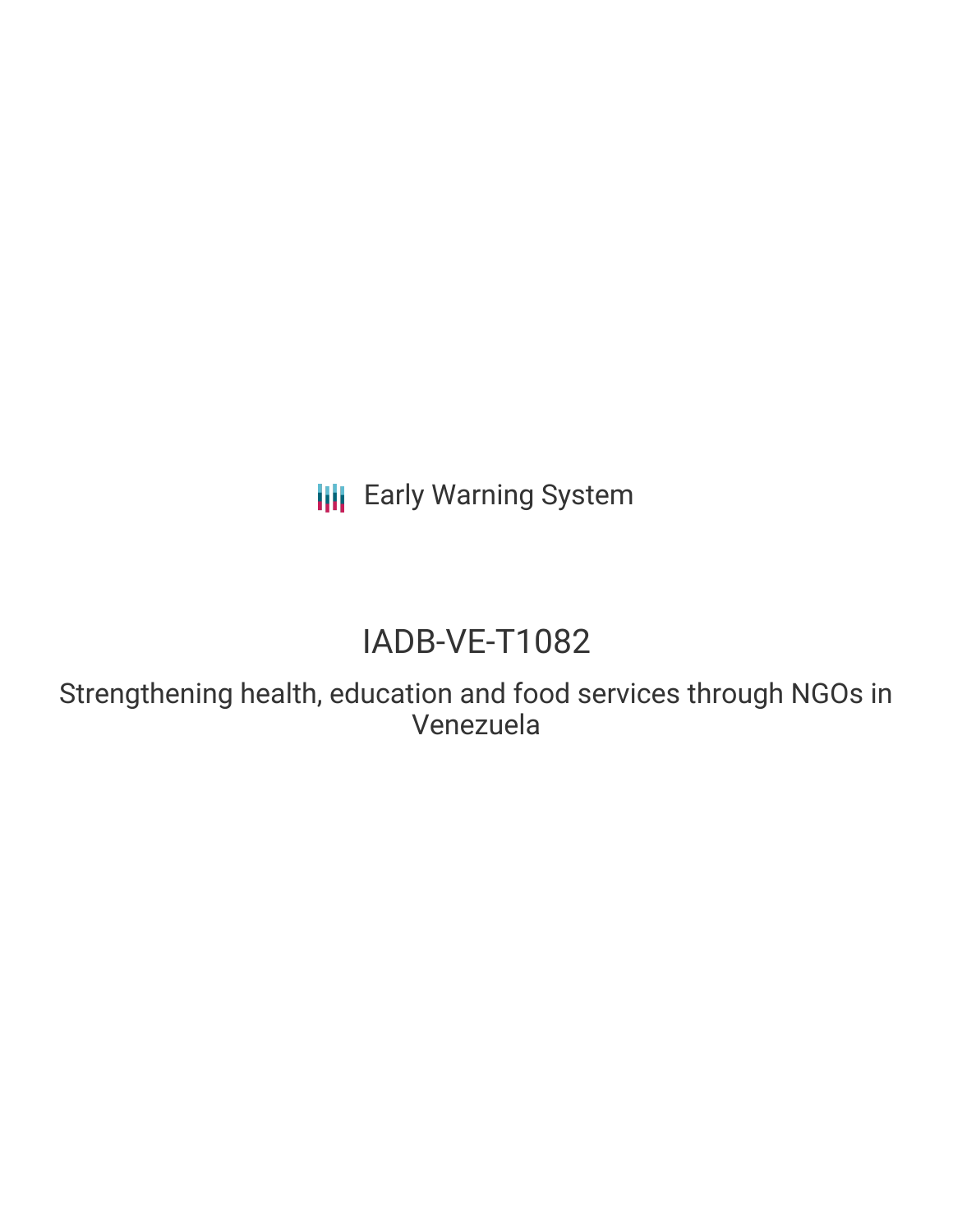

### **Quick Facts**

| <b>Countries</b>               | Venezuela                                   |
|--------------------------------|---------------------------------------------|
| <b>Financial Institutions</b>  | Inter-American Development Bank (IADB)      |
| <b>Status</b>                  | Active                                      |
| <b>Bank Risk Rating</b>        | U                                           |
| <b>Borrower</b>                | Government of Venezuela                     |
| <b>Sectors</b>                 | Education and Health, Technical Cooperation |
| <b>Investment Type(s)</b>      | Grant                                       |
| <b>Investment Amount (USD)</b> | $$0.25$ million                             |
| <b>Project Cost (USD)</b>      | $$0.25$ million                             |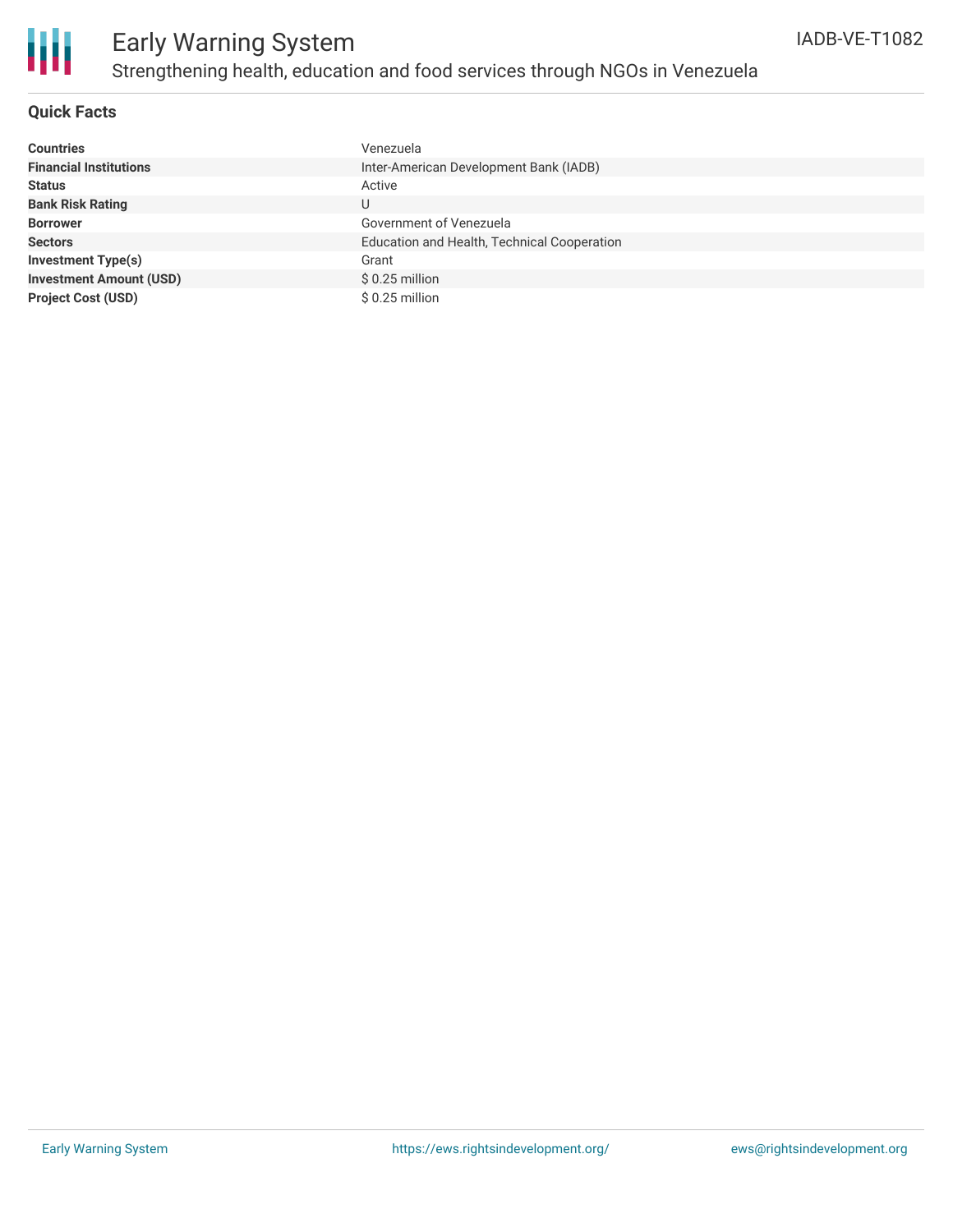

# Early Warning System Strengthening health, education and food services through NGOs in Venezuela

### **Project Description**

Strengthen the delivery of health, education and food services in a fragile institutional environment by strengthening nongovernmental organizations that provide these services.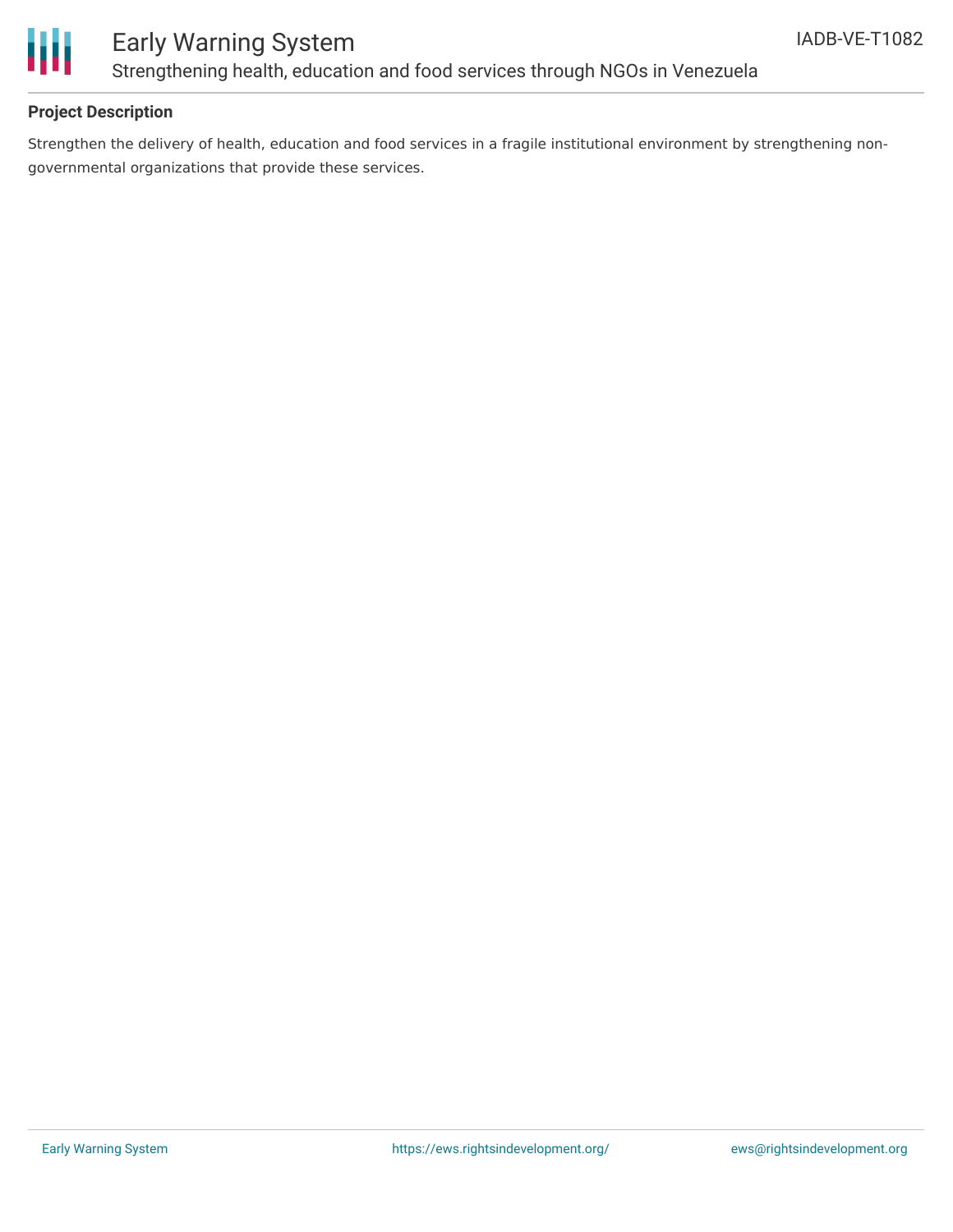

# Early Warning System Strengthening health, education and food services through NGOs in Venezuela

#### **Investment Description**

• Inter-American Development Bank (IADB)